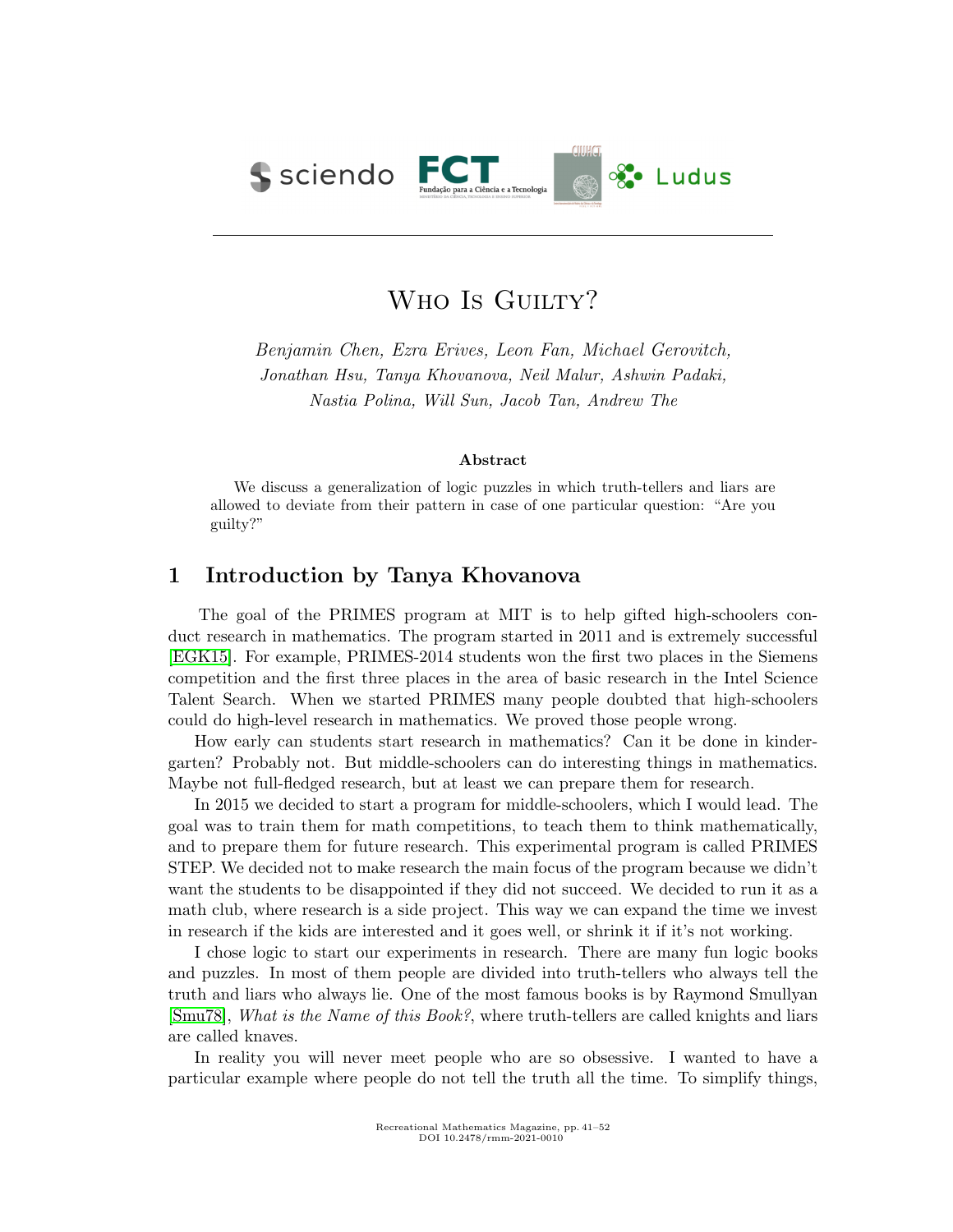I decided that I would allow our truth-tellers to lie about only one question: "Are you guilty?"

I didn't know where it would take us, but the journey was both unexpected and fun. I threw the problem at the students and they came up with a lot of ideas. I refrained from thinking about the project outside of class, leaving the students to lead the discoveries.

We decided that we wanted to expand our study to four types of people: absolute truth-tellers, partial truth-tellers, absolute liars, and responsible liars. The kids formulated and proved some results. While doing this, they invented a number of fun logic puzzles.

You can read about our discoveries in the following story, which we present in chronological order to show our thought processes.

## 2 Truth-Tellers Island

We are on an island—called the *Truth-Tellers Island*—where everyone always tells the truth. That is, almost everyone and almost always. Some people here do indeed always tell the truth to the point of being obsessive. We call them the Absolute Truth-Tellers. Some people tell the truth almost always. They lie only in one specific situation. If they are asked, "Are you guilty?" they lie only if they are indeed guilty. We call them the Partial Truth-Tellers.

This is not the only question the partial truth-tellers lie about. They lie to any question that is equivalent to the above. For example, they would lie to questions such as, "Did you commit the crime?" or "Did you steal the chocolate?" In addition, if they volunteer information on the subject of them committing the crime, the same rule applies: they lie.

As we will discuss later, this situation is very non-trivial as they might be asked questions that are not equivalent to the question of guilt, but still imply that they might be guilty. But for the sake of our puzzles we assume that the islanders are not smart enough to analyze the implications and would tell the truth to any indirect question.

Here is one of the cases of the local island investigator, Detective Khovanova:

#### Ashwin's Puzzle

Detective Khovanova is investigating a theft of an Indian jewel. She knows that the perpetrators are one or more people from this list of five suspects: Ezra, Leon, Jacob, Andrew, and Will. She asks each of them if they committed the crime. These are their answers:

Ezra: "I didn't commit the crime." Leon: "Ezra is correct. I committed the crime." Jacob: "I am innocent. Will is as well."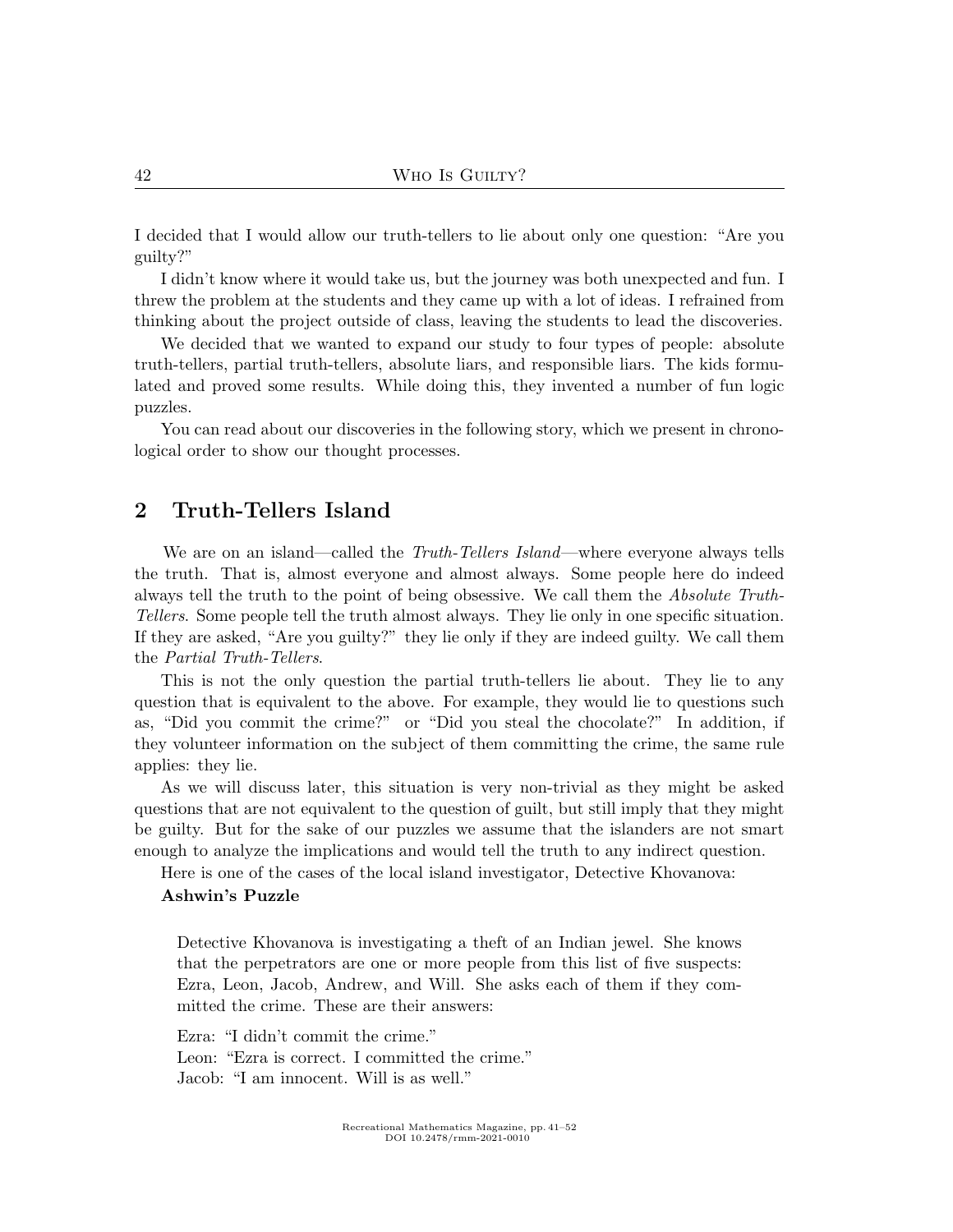Andrew: "I committed the crime with Leon." Will: "I am innocent. Jacob is not."

Who committed the crime? Can you identify the absolute truth-tellers?

Ashwin's Solution. Ezra is not guilty because Leon confirms it. Leon is guilty because Andrew points to him. Jacob is guilty, because Will rats him out. Andrew is guilty by his own admission. Will is innocent by Jacob's statement.

Leon and Andrew are absolute truth-tellers because they admitted their guilt. Jacob is not. We can't say if Ezra or Will are absolute truth-tellers or not.

We used the following observation to solve this puzzle:

<span id="page-2-0"></span>Lemma 2.1. On Truth-Tellers Island if someone says they committed the crime, then they actually committed the crime. In addition, statements about other people are always true.

In the following puzzle the crime can be solved because people say where and with whom they spent the day. Here we assume that if people were together, then they are either guilty together or innocent together.

## Jacob's Puzzle

Four people are all suspects of breaking into the president's Glorious Bank sometime during the day yesterday, but only two out of the four suspects actually broke into the president's Glorious Bank. The following statements were taken from each person:

Jonathan: "I was guarding the palace all night yesterday. Ezra was guarding with me."

Ashwin: "I did not break in. I was with Ezra all day yesterday."

Ezra: "I did not break in. But Jonathan was acting strange all day yesterday."

Andrew: "I did not break in. I saw Jonathan guarding the palace all day long yesterday."

Can Detective Khovanova figure out who broke into the president's Glorious Bank?

Jacob's Solution. Jonathan's statement is misleading because it is about night not day. The information he provides is irrelevant. Ashwin was with Ezra. But Jonathan didn't break in as he was guarding. So it was Ashwin and Ezra.

Jacob's puzzle leads us to the following lemma, where we assume that if people committed the crime together, then they knew each other.

<span id="page-2-1"></span>Lemma 2.2. On Truth-Tellers Island if a crime was committed by at least two people together who didn't hide each other's identities from each other, the detective can always solve the crime.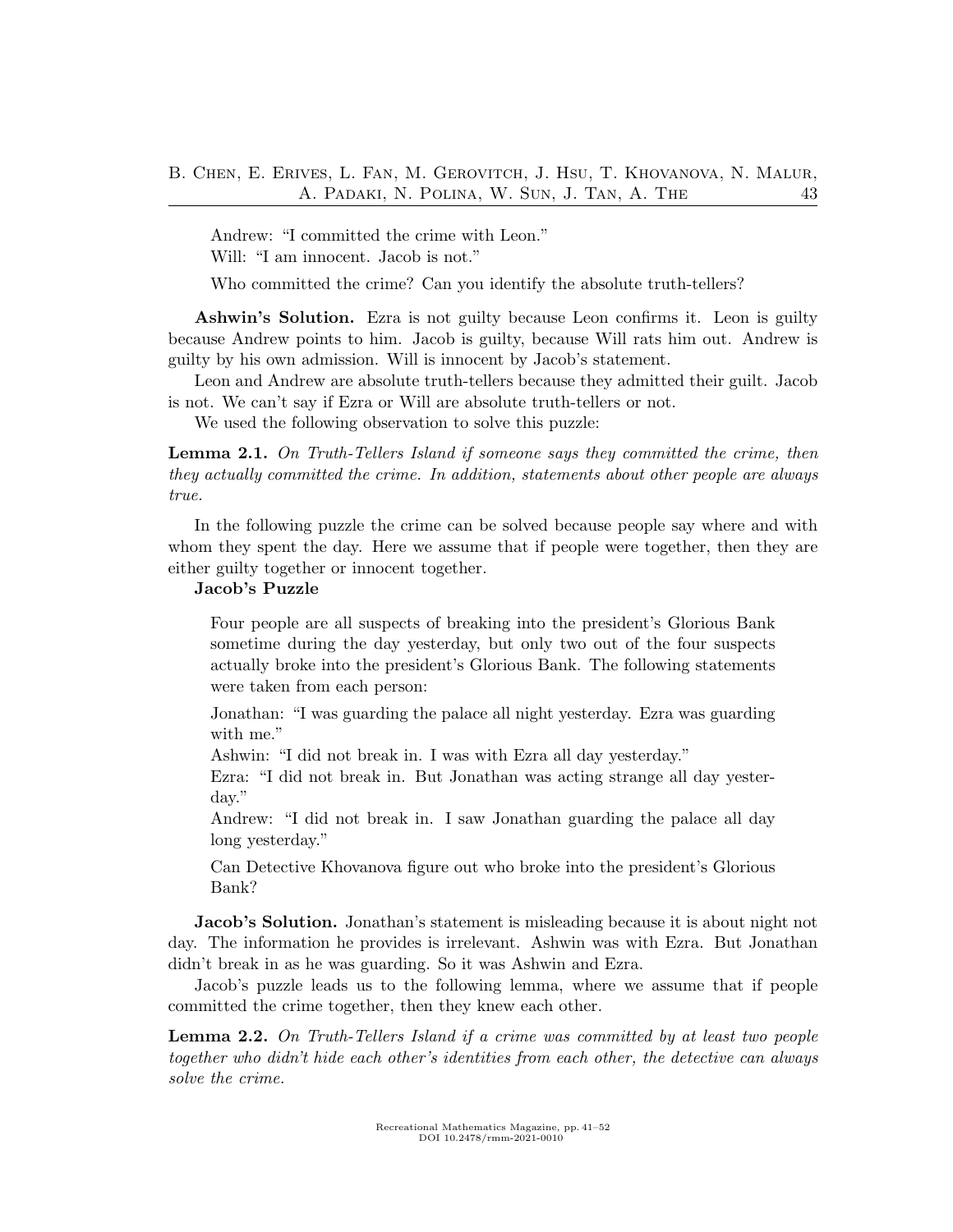Proof. The detective asks each person about the guilt of all the other suspects. Since Truth-Teller islanders do not lie about other people, each criminal will be identified by  $\Box$ his partners.

The important part in the above proof is not that the criminals were together, but that every criminal's actions are known to someone else. The same method of solving crimes works for the following situation.

<span id="page-3-0"></span>**Lemma 2.3.** On Truth-Tellers Island, if for every criminal there is at least one other person who knows that this criminal committed the crime, then the crime can be solved.

Now Detective Khovanova takes on a case where no one other than the criminals themselves knows who committed the crime.

#### Neil's Puzzle

The mayor's favorite cuff-links were stolen and Detective Khovanova is trying to figure out who did it. She knows from her previous interrogations that the crime was committed by exactly one person out of four prime suspects. The suspects have never met or heard about each other. In response to the detective's questions, the suspects answer truthfully as much as they can to the extent of their knowledge. Detective Khovanova was able to figure out who did it by asking them the same question. What is the question?

Neil's Solution. The question could be, "Did I do it?" The innocent person would answer: "I do not know." The guilty person would answer, "No."

This is exactly the situation in which people do not admit their guilt directly, but it is deduced from their answers.

We just covered the case in which one person committed the crime and no one else knows who the guilty party is. Earlier we covered the situation in which the guilt of every criminal was known by another person.

What remains to discuss are those weird cases in which the criminals committed the crime together but did not know each other. This could happen, for example, if the criminals found each other online where they used pseudonyms and they robbed a bank together while wearing masks. What should Detective Khovanova do in this case?

The interesting lemma below shows that the detective can still solve the crime if she knows exactly how many people committed the crime.

**Lemma 2.4.** Suppose on Truth-Tellers Island the crime was committed such that no one knows about anyone else who committed the crime. Even the criminals do not know any of their partners. However, if the number of people who committed the crime is public knowledge, then the detective can find out who committed the crime.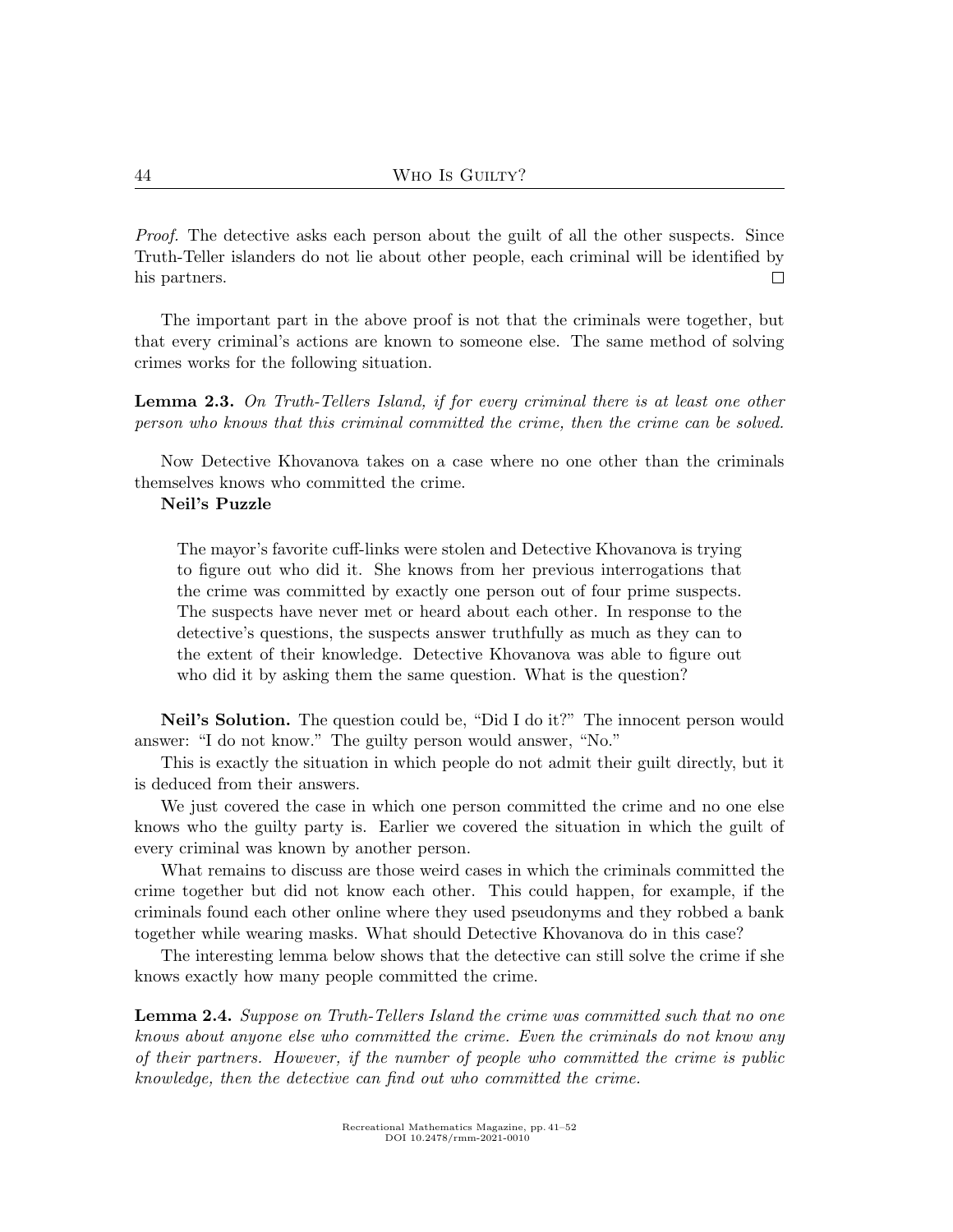### B. Chen, E. Erives, L. Fan, M. Gerovitch, J. Hsu, T. Khovanova, N. Malur, A. Padaki, N. Polina, W. Sun, J. Tan, A. The 45

*Proof.* Suppose m people committed the crime. Then the detective picks person X and gives X all possible lists of  $m$  people not including X and asks if it is possible that any set from this list of people committed the crime. This is equivalent to asking, "Are there  $m$  people other than you who could have committed the crime." The guilty people know that they are one of the gang, so there could not be other  $m$  people who committed the crime. So they would say 'no.' The innocent people would say 'yes.'  $\Box$ 

Is there a situation in which the detective can't identify the guilty party? Is it possible that some crimes remain unsolved? The only case we have not yet discussed is when the criminals didn't know each other at all; only the criminals themselves knew that they committed the crime; and the total number of criminals is unknown.

Just yesterday such a crime occurred. During a parade the vehicle transporting all the cash broke down and money flew everywhere. Some people picked up the money but no one knows who. In addition, no one knows how many people stole the money. Can this crime be solved?

Lemma 2.5. The crime where no one knows how many people committed the crime and no one has any information about anyone else can be solved.

Proof. The detective asks, "Is it possible that everyone committed the crime?" The innocent persons know of their innocence so they would say "no." The guilty people would say "yes."  $\Box$ 

We can combine all our lemmas into one big theorem:

<span id="page-4-0"></span>**Theorem 2.6.** On Truth-Tellers Island it is always possible to solve any crime.

Proof. First the detective asks everyone about everyone else. This way she finds all the criminals who failed to keep their crimes hidden from other people. There may still be undiscovered criminals who no one but themselves knows about. Then she asks everyone who has not yet been identified as a criminal, "Did someone else commit the crime?" If the answer is 'no' or 'I don't know,' the person is innocent. If the answer is 'yes,' the person is guilty.  $\Box$ 

The next puzzle shows how to use partial information about the crime to create a misdirected question.

#### Leon's Puzzle

On Truth-Tellers Island, Jolly Ranchers are worth 1,000,000 gold coins. Ezra previously collected Jolly Ranchers secretly in a safe. One day, Ezra realized his blue Jolly Rancher was stolen from his safe, while the other colors were not touched. When the police arrived, he accused his five neighbors, whom the police immediately seized for questioning. What one question can Detective Khovanova ask in order to determine who is innocent and who is guilty, assuming that the thief has not confided in anyone else?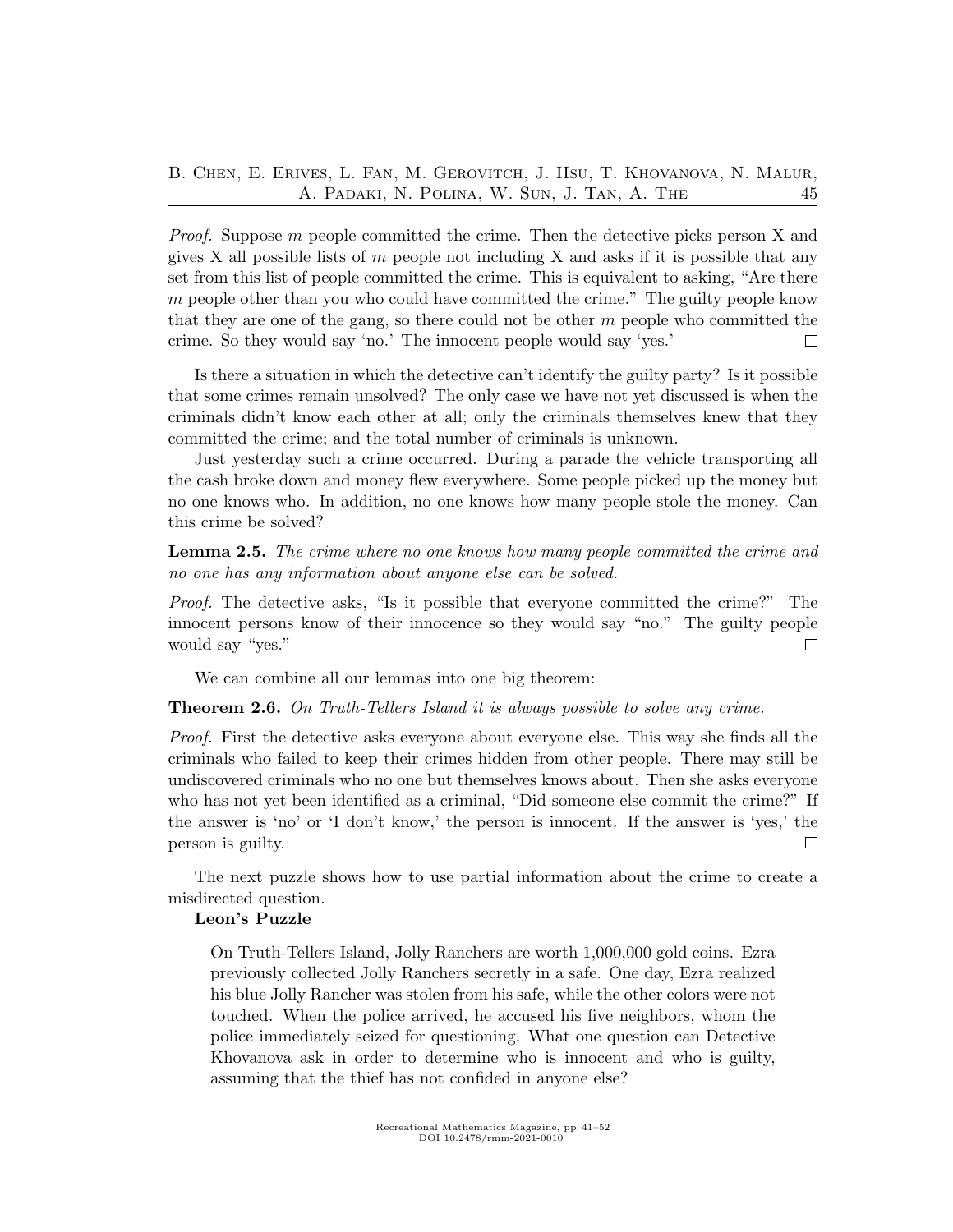Leon's Solution. The question is, "What color was the stolen Jolly Rancher?"

In this puzzle the detective uses the information that only the criminal could know, in order to figure out who committed the crime. For every crime, there is always such information, other than peoples' guilt, to differentiate between the innocent and the criminal. For example, in one of the previous cases, when people stole money they found lying in the street, the detective could have asked:

- How much money did you take?
- Were there \$100 bills?

Moreover, the detective can ask people what they did during the crime, instead of asking about the suspect's guilt. For example:

- Did you hold a knife in your hands at noon yesterday?
- How much sleep did you get last night?

This provides another way of solving crimes on Truth-Tellers Island.

If partial truth-tellers are smart and do not want to get caught, they need to expand the number of questions they lie about. But if our mathematical model allows for more than one lie, the model gets more complicated. We started this research by thinking that absolute Truth-Tellers are too far from reality: normal people lie from time to time. In order to reflect real life more closely, we decided to introduce a simple variation from absolute Truth-Tellers, allowing them to lie to one question and only in one particular situation. We just discovered that the detective can by-pass this particular question by using alternative questions, of which there are a whole variety.

Our discussion also shows that in real life when people start lying they are forced to continue lying to hide their participation in the crime. One lie leads to a chain of lies.

To make the rest of our puzzles fun, let's introduce another assumption for the rest of the paper: The detective cannot ask questions about the colors of candy or the types of bills. She's only allowed to ask about participation in the crime.

Andrew invented a more convoluted puzzle, which highlights an issue we have yet to address. In his puzzle he used compound sentences. How do the islanders treat compound sentences where one of the compounds is "I am not guilty"? The partial truth-tellers who are not guilty as well as the absolute truth-tellers always tell the truth anyway. So their compound sentences are also always true. The partial truth-tellers who are guilty only lie about their guilt. That means, they treat the sentence "I am not guilty" as the truth. If the statement of their guilt is a part of a compound sentence, we assume that the whole sentence is true on the condition that they are not guilty.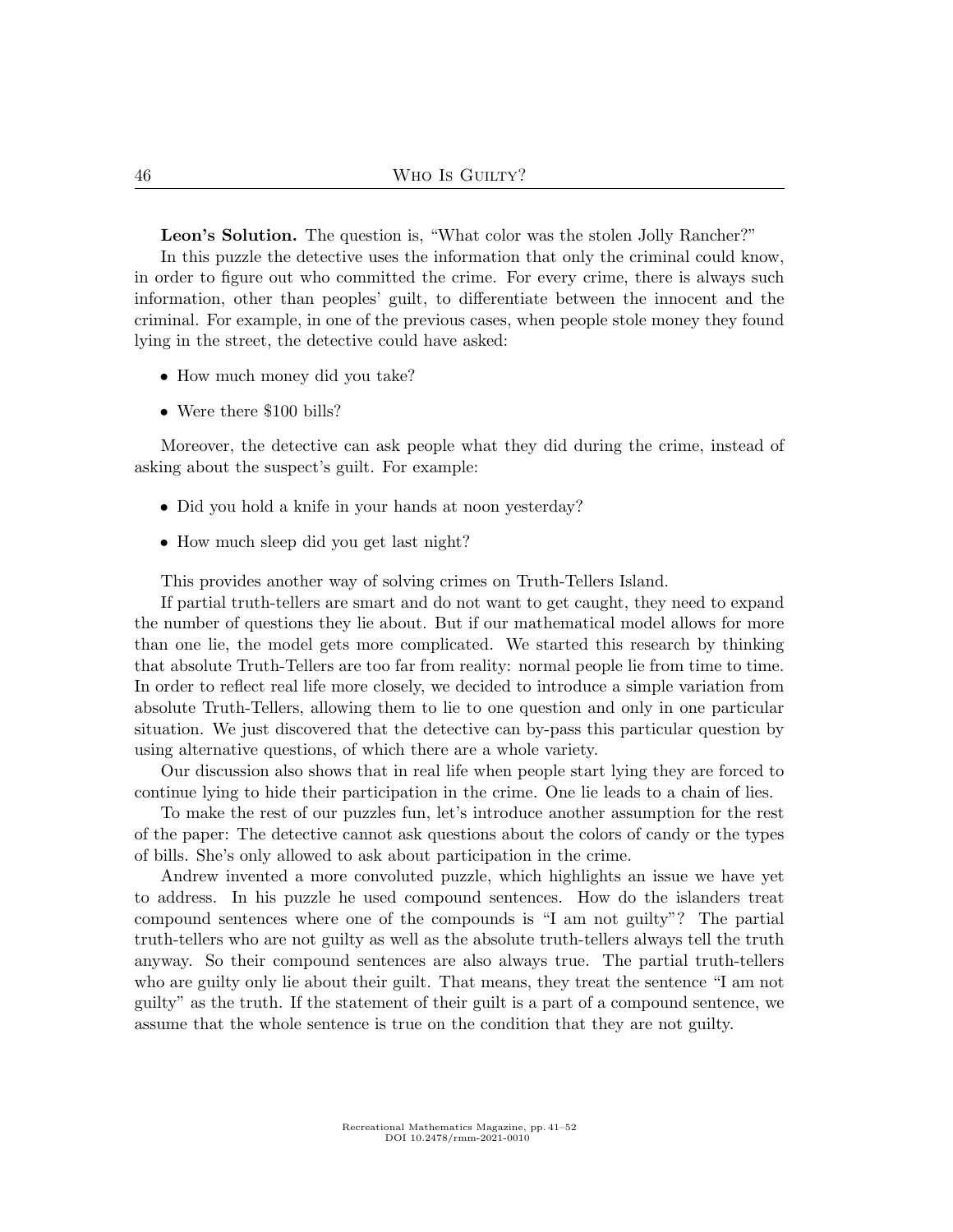### B. Chen, E. Erives, L. Fan, M. Gerovitch, J. Hsu, T. Khovanova, N. Malur, A. PADAKI, N. POLINA, W. SUN, J. TAN, A. THE 47

#### Andrew's Puzzle

A gold star was stolen from the bank. Detective Khovanova knows that all her suspects are partial truth-tellers. All the perpetrators are among the three suspects. These are their statements:

Jakob: "If Essra did it, then he wasn't alone." Essra: "I did it or Jakob didn't do it." Johnatan: "If I didn't do it, then Essra did it."

Who stole the gold star?

#### Andrew's Solution.

Partial truth-tellers behave like absolute truth-tellers who are innocent. So Essra's admission of guilt should be considered a lie. But his whole compound sentence must be true. Therefore we can conclude that Jakob didn't do it. Johnatan's premise that he didn't do it must be true. It follows that Essra did it. From Jakob's statement it follows that Essra didn't do it alone; that means Johnatan did it too. The criminals are Essra and Johnatan.

## 3 Liars Island

Off the coast of Truth-Tellers Island, there is a smaller island, called Liars Island, where all the liars are sent to live. Here people almost always lie. Like on Truth-Tellers Island, there are two types of people on Liars Island. People who always lie are called the Absolute Liars. Other people lie most of the time. They only tell the truth when they are guilty and asked if they are guilty. We call them the Responsible Liars. These two types of people make up the entire population of this island.

Detective Khovanova was invited to Liars Island to solve its crimes.

#### Jonathan's Puzzle

Someone stole Ben's special snowflake. There are three suspects: Mike, Leon, and Ashwin. No one else could have committed the crime. Here are the statements:

Mike: "I didn't commit the crime." Leon: "Two people committed the crime." Ashwin: "Both Leon and Mike participated in the crime."

Who committed the crime?

Jonathan's Solution. Mike says that he didn't commit the crime, which means that he did. Leon's statement is a lie. Therefore, either one person committed the crime—in this case this would have to be Mike, or all three of them did it. Ashwin's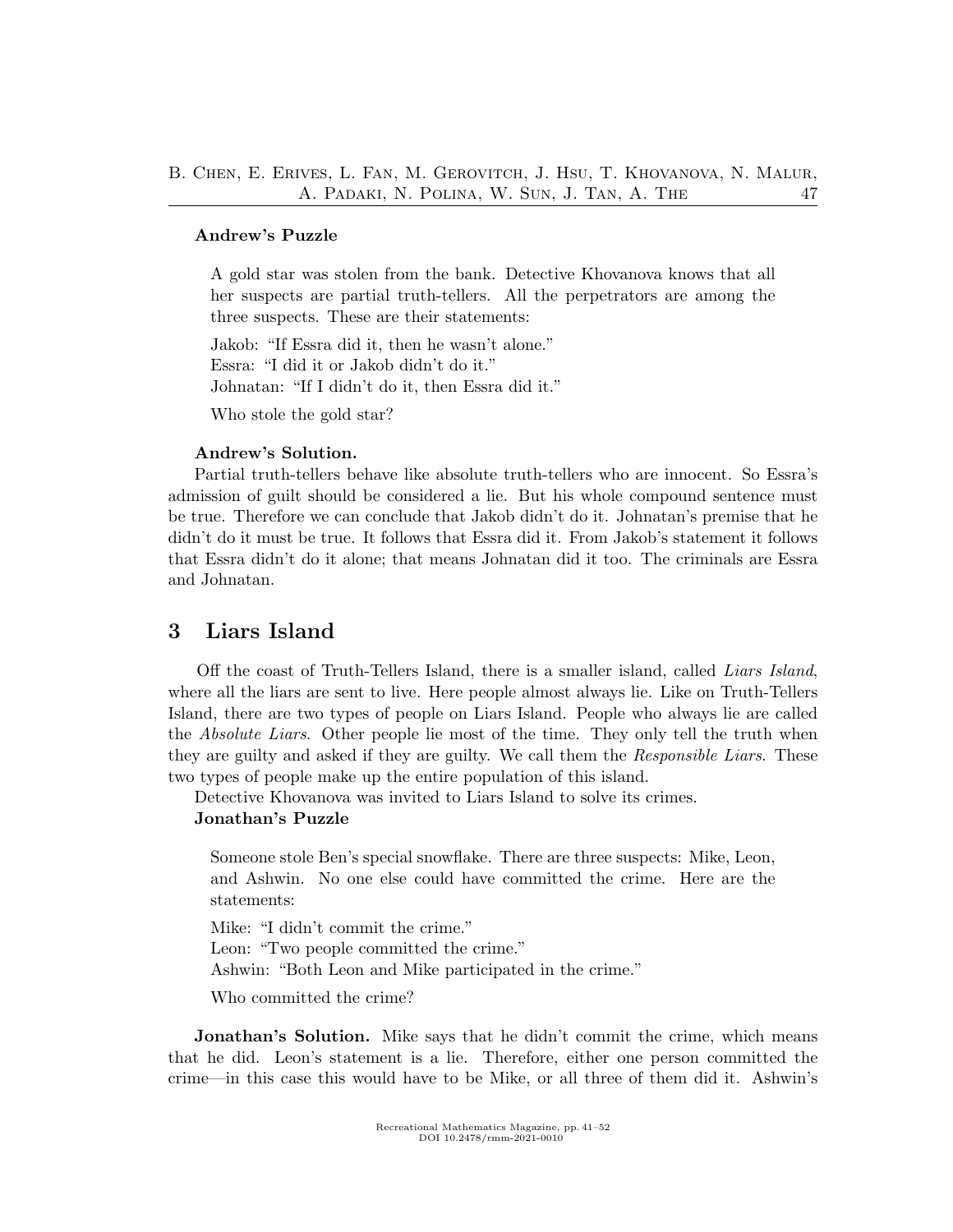statement is a lie. Therefore, all three people couldn't have done it together. The crime was committed by Mike.

Can we transfer the lemmas and theorems from Truth-Tellers Island to Liars Island by symmetry? It might be tempting to think so, but the answer is "no." We can only transfer statements where the questions are of the "yes-or-no" type. Such questions give us the same information. Open-ended questions might not work. For example, when we ask a liar what kind of bills were there at the crime scene, if the liar didn't see the bills s/he can say any number.

Lemma [2.1](#page-2-0) uses only yes-or-no questions in the proof, so it can be extended to Liars Island by symmetry:

Lemma 3.1. On Liars Island if someone says they are not guilty, then they are guilty. In addition, statements about other people are false.

Similarly we can combine Lemma [2.2](#page-2-1) and Lemma [2.3](#page-3-0) into the following statement:

Lemma 3.2. On Liars Island if for every criminal there is at least one other person who knows that this criminal committed the crime, then the crime can be solved.

Let us move on to the case where no one knows who committed the crime. Consider Neil's puzzle where exactly one person stole the mayor's favorite cuff-links and no one knows who.

Solution to Neil's puzzle on Liars Island. On Truth-Tellers Island we suggested a question for Detective Khovanova, "Did I do it?" This question worked there. What happens if we use the same question on Liars Island? A guilty person would know that the detective didn't do it, so s/he would say "Yes." An innocent person doesn't know. What would s/he say? We are in a tricky territory that few logic books discuss. It is better to stick to yes-or-no questions. In Neil's puzzle, the question might be, "Is it possible that I committed the crime?"

We can adjust the proof of the main theorem for Truth-Tellers Island (Theorem [2.6\)](#page-4-0) to make it work with only yes-or-no questions:

**Theorem 3.3.** On Liars Island it is always possible to solve any crime.

Proof. We just need to convert the question "Did someone else commit the crime?" which we used on Truth-Tellers Island into a yes-or-no question. For example, the detective can ask a person "I wrote down a random list of people not including you. Is it possible that they are the only ones who committed the crime?" This question can be used when the number of criminals is known and also when it is unknown. If the person under questioning is guilty, the answer is "yes." If the person is not guilty, the answer is "no."  $\Box$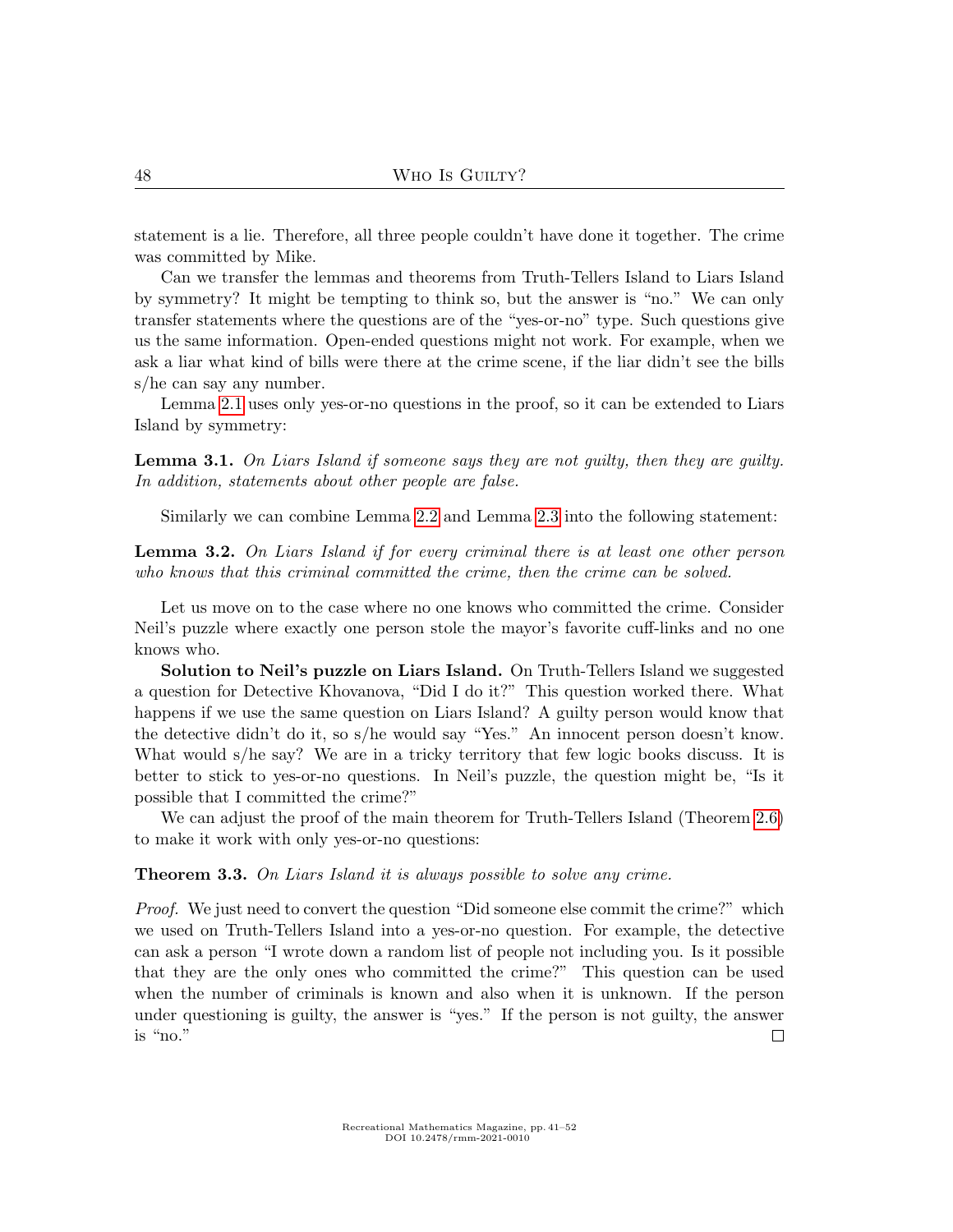Here is a complicated puzzle related to a crime on Liars Island: Ezra's Puzzle

One day a number of government files were stolen. Detective Khovanova reduced the pool of the suspects to three people: Andrew, Neil, and Ben. When Detective Khovanova interviews the three people she gets the following responses.

Andrew: "I didn't commit the crime. Ben will lie when questioned about his guilt."

Ben: "I committed the crime. Neil was also involved."

Neil: "I am totally innocent. My statement isn't necessary to solve the case. It was Ben who committed the crime by himself."

Who committed the crime?

Ezra's Solution. Andrew's second statement must be a lie. This means that Ben is a responsible liar and tells the truth when questioned about his guilt, if he is actually guilty. When Ben says that he committed the crime he is telling the truth. His second statement must be a lie, so Neil was not involved. Since Neil says that Ben committed the crime by himself, the opposite must be true. Since Ben didn't commit the crime by himself, he must have been working with Andrew. Therefore, it was Andrew and Ben who committed the crime.

## 4 Mixing People

People from both islands went to the mainland to celebrate New Year's together. Unfortunately, crimes happen even during festive times.

#### Ben's Puzzle

Someone has dug a hole through the Trump Wall and stolen the holy potato of Joe Biden. Detective Khovanova must solve this case to get a beef burrito offered by the great and almighty Lordship. There are four suspects, one of each type. Exactly two of them did it. Who dug a hole through the Trump Wall and what is the type of each person?

Neil: "I'm a partial truth-teller. Mike is not." Mike: "I'm a partial truth-teller. Neil is not. He is a scrub though." Nastia: "I'm a banana. Neil is telling the truth." Leon: "I like potatoes. Neil is an absolute liar." Mike: "I have no idea who did it." Neil: "I didn't do it. And Leon didn't do it either." Nastia: "I did it. Leon did not." Leon: "I did it."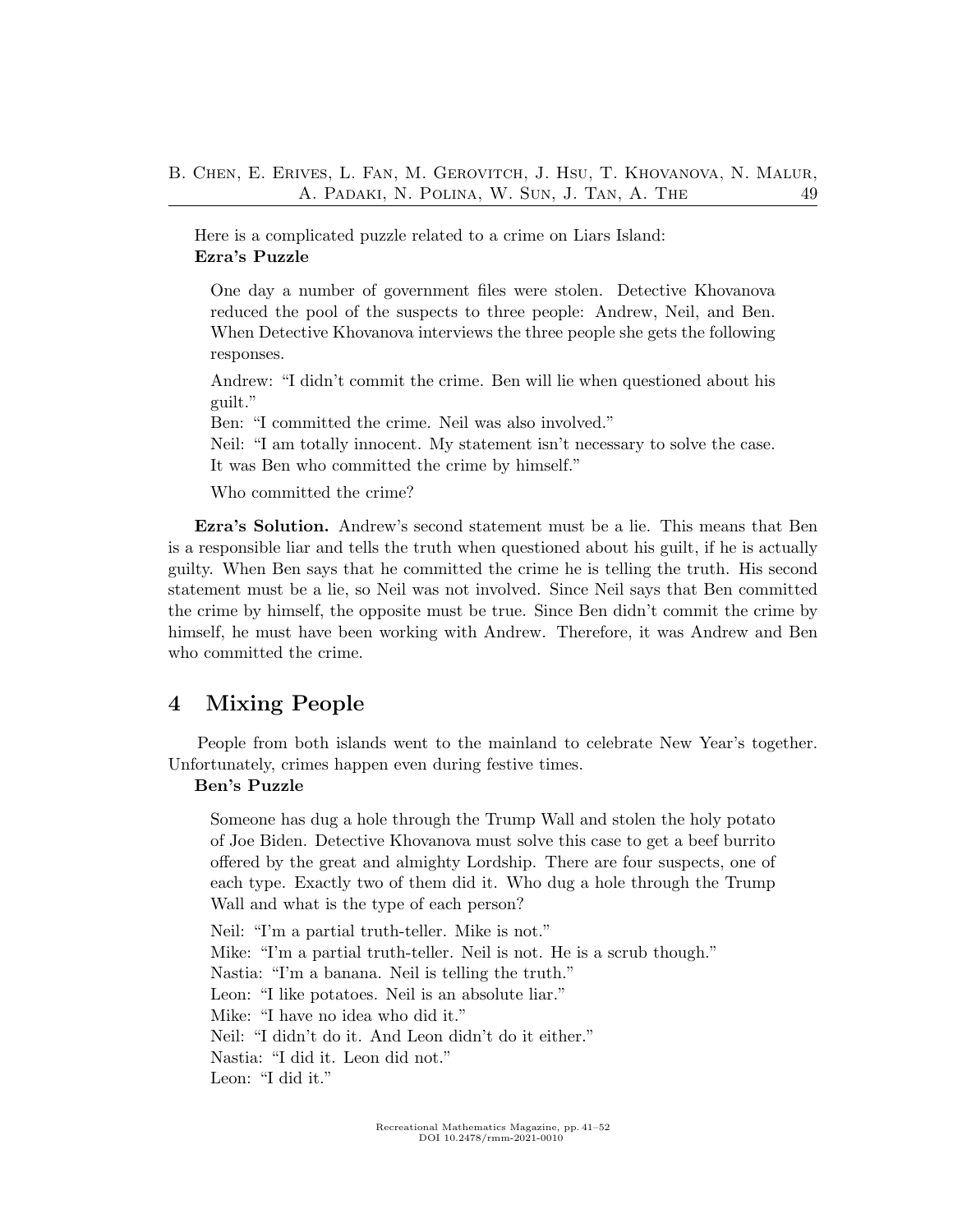Ben's Solution. Nastia is lying because she cannot be a banana. So Neil is lying as well because Nastia calls Neil a truth-teller. So Nastia and Neil are liars and Mike and Leon are truth-tellers. Leon must have done it since he is a truth-teller and he says "I did it." It also follows that Leon is an absolute truth-teller and Mike is a partial truth-teller. We know that Neil is an absolute liar because Leon, a truth-teller, says so. Neil's "I didn't do it" is a lie, so Neil and Leon did it together. By elimination Nastia is a responsible liar.

To solve any crime conducted by people from both islands Detective Khovanova just needs to separate truth-tellers from liars. It is easy to do. She can ask any question she knows the answer to. For example, she can ask how much is two plus two, or what color is the sun. Therefore, we can extend our main theorems:

**Theorem 4.1.** If a crime was committed by people from both of these islands it is always possible to solve it.

Let's try another puzzle. Mike's Puzzle

One day, four people are taken in as suspects for stealing an ancient scroll from a museum; two of them are truth-tellers and two are liars. Their names are Andrew, Ben, Jacob, and Jonathan. Detective Khovanova interrogates them. The detective also knows that only one person stole the scroll and that he is the only absolute liar among the suspects. In separate rooms, she asks each of the suspects, "Did you steal the ancient scroll?"

Andrew says: "It was not me. It was Ben." Ben says: "I did not do it." Jacob says: "Ben or Jonathan is an absolute liar." Jonathan says: "It was Ben. Jacob is a liar."

Is it possible to figure out who stole the scroll? If so, who was it?

Mike's Solution. Suppose Ben committed the crime. Then we have three people, Andrew, Jacob, and Jonathan making true statements not about their own guilt. This is a contradiction. This means Ben is innocent. Therefore, Andrew and Jonathan must be liars. In addition, Jacob is a truth-teller and, thus, either Ben or Jonathan is an absolute liar who committed the crime. We know it is not Ben. Therefore, the crime was committed by Jonathan.

Nastia's puzzle mixes people but restricts the number of types of people to two. Nastia's puzzle.

The Rube Cube Club only lets in two types of people, but we do not know which types. When a golden cue stick is stolen from the Club, Detective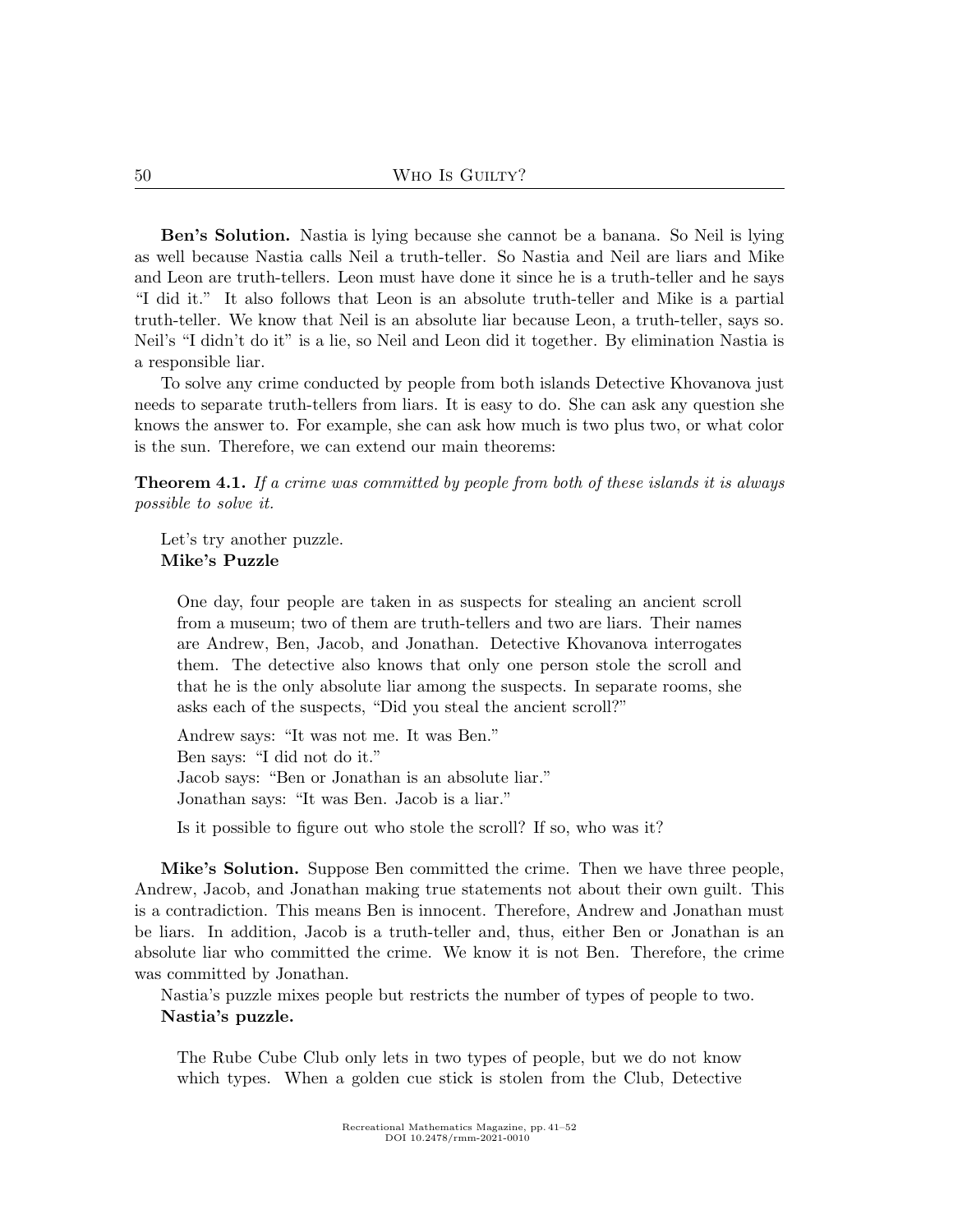Khovanova figures it was exactly one of three members of the club: Neil, Leon, or Ben. Detective Khovanova politely listens as the three suspects talk to her.

Neil: "I am guilty. Leon is not guilty." Leon: "I am guilty. Ben is not guilty. Neil is from Liars Island." Ben: "I am guilty. Neil is an absolute liar." Neil: "Ben is from Truth-Tellers Island."

Who is guilty, and what are the two types of people who are allowed in the Rube Cube?

Nastia's Solution. If we assume that Leon is a liar, then Neil is a truth-teller. According to Neil's last statement, Ben is a truth-teller too. But Ben says that Neil is a liar. This is a contradiction.

Therefore, Leon is a truth-teller. Then according to Leon's statement, Ben is not guilty, and Neil is a liar. Thus, according to Neil's first statement, Leon is guilty. Also, because Neil lied in his second statement, Ben is a liar. As Leon admitted his guilt, he is an absolute truth-teller. Finally, as Ben's statement identifying Neil as an absolute liar is a lie and Neil is from Liars Island, Neil must be a partial liar, and therefore Ben is also a partial liar.

Leon committed the crime and the two types of people that are allowed in Rube Cube are absolute truth-tellers and partial liars.

Similar to Nastia's puzzle there are only two types of people in Will's puzzle. Will's puzzle.

One night at a party, where partial truth-tellers and responsible liars came together, Johnathan's pet dinosaur was stolen. There were three suspects: Andrew, Ezra, and Jacob. Later when they were questioned, here was the conversation:

Andrew: "Ezra did it. Ezra did it alone."

Ezra: "I stole Johnathan's pet dinosaur. Jacob is not guilty."

Jacob: "Exactly two people committed the crime. I had nothing to do with this case."

Who stole Johnathan's pet dinosaur? And who is who?

Will's Solution. Right off the bat, we see that Ezra is a responsible liar and Jacob is a partial truth-teller. This is because responsible liars say that they are guilty independently of whether they are guilty or not and partial truth-tellers always say that they are innocent. It follows that two people committed the crime and Jacob is one of them. As Andrew accuses only Ezra, we can infer that Andrew is a responsible liar and Ezra is innocent. The pet dinosaur was stolen by Andrew and Jacob.